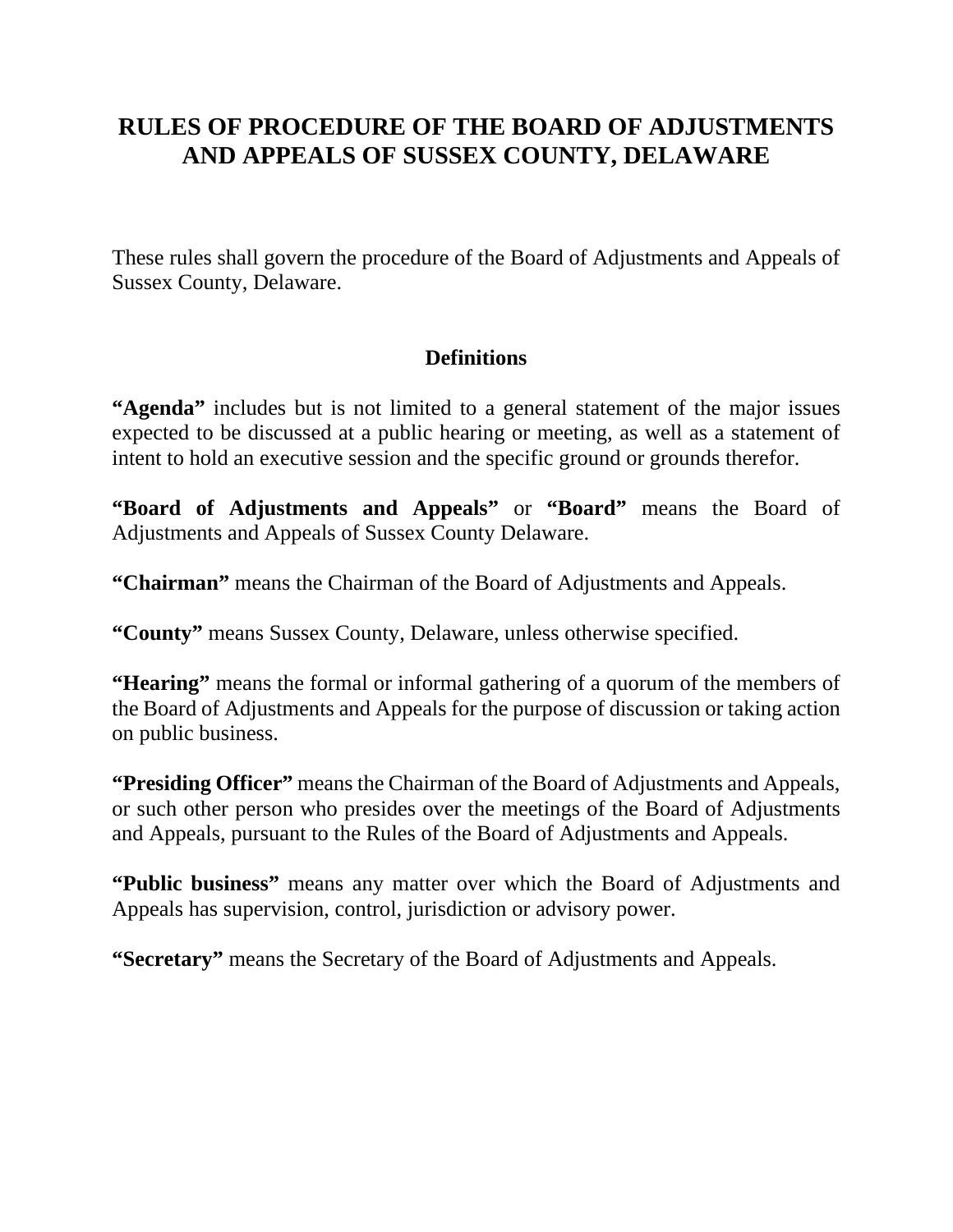#### Rule 1 – **Duties**

- 1.1 The Chairman shall preside at all hearings or meetings of the Board, decide all points of order or procedure, and perform all duties required by law or these rules.
- 1.2 The Building Code Office shall conduct, at the discretion of the Board, all official correspondence of the Board, send out all notices required by law and by these Rules of Procedure, keep records of each examination of other official action of the Board and perform all duties required by law and these Rules of Procedure.
- 1.3 In the absence of the Chairman, the presiding officer, with all powers and duties of the Chairman enumerated herein, shall be the Vice-Chairman as elected from its membership by a majority vote of all of the members of the Board of Adjustments and Appeals. In the absence of the Vice Chairman, the presiding officer, shall be such other member of the Board of Adjustments and Appeals as is elected by a majority vote of the members of the Board of Adjustments and Appeals present.
- 1.4 The Building Official shall act as Secretary of the Board. The secretary shall perform those duties as set forth in Chapter 52 of the Sussex County Code, and shall supervise the clerical work of the Board.

### Rule 2 – **Order of Business; Conduct of Hearings**

- 2.1 The of business at each hearing of the Board of Adjustments and Appeals shall be as follows:
	- Call to Order Roll Call of Members Additions and Revisions to Agenda Adoption of Agenda New Business Old Business Other Business Adjournment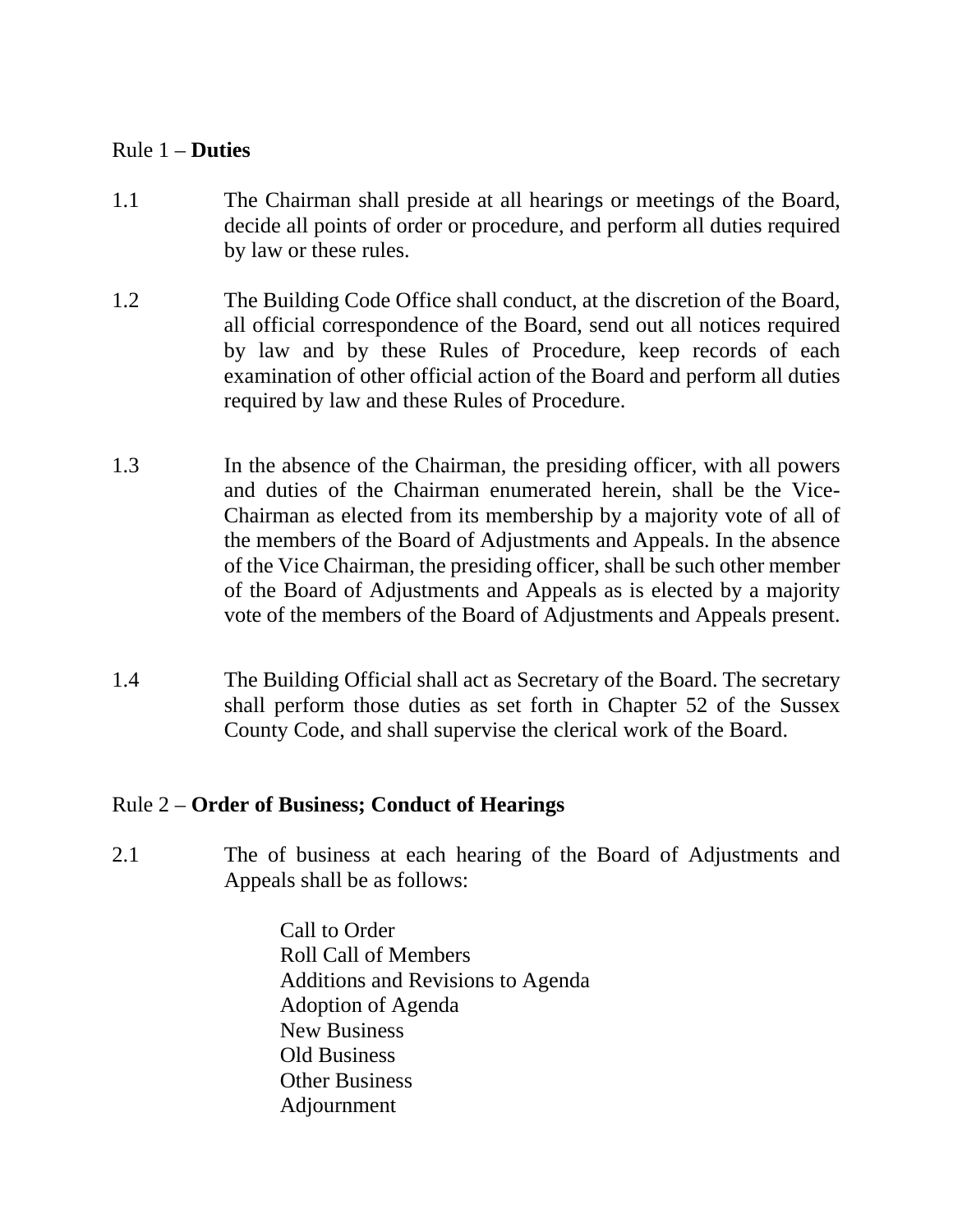### Rule 3 – **Hearings of the Board of Adjustments and Appeals**

- 3.1 Regular hearings shall be held in the Council Chambers located in the Sussex County Administration Building or such other location as designated by majority vote of all the members of the Board.
- 3.2 Regular hearings shall convene at 6:00 P.M. on those days when a hearing has been properly noticed.
- 3.3 All hearings shall be open to the public.
- 3.4 Minutes of all hearings shall be kept and made available for public inspection. At a minimum, the minutes shall include the notice of appeal, an agenda, a record of attendance, and a record by individual members of the Board of each vote taken.

### Rule 4 – **Public Notice of Hearings**

- 4.1 Public notice of all hearings shall be posted in the County Administrative Building on the Administration's main public bulletin board, the Building Code's public bulletin board, and on the official Sussex County website.
- 4.2 Public notice of hearings shall be mailed to an appellant or applicant (or attorney or agent of the appellant or applicant) at least 15 days before the date of the hearing.

### Rule 5 – **Agenda**

- 5.1 The agenda for the Board hearings shall be available to members of the Board at least one week prior to the scheduled hearing.
- 5.2 The Chief of Building Code shall be responsible for the preparation and contents of the agenda. Any member of the Board may place items on the agenda by contacting the Chief of Building Code, either verbally or in writing, prior to the posting of the agenda.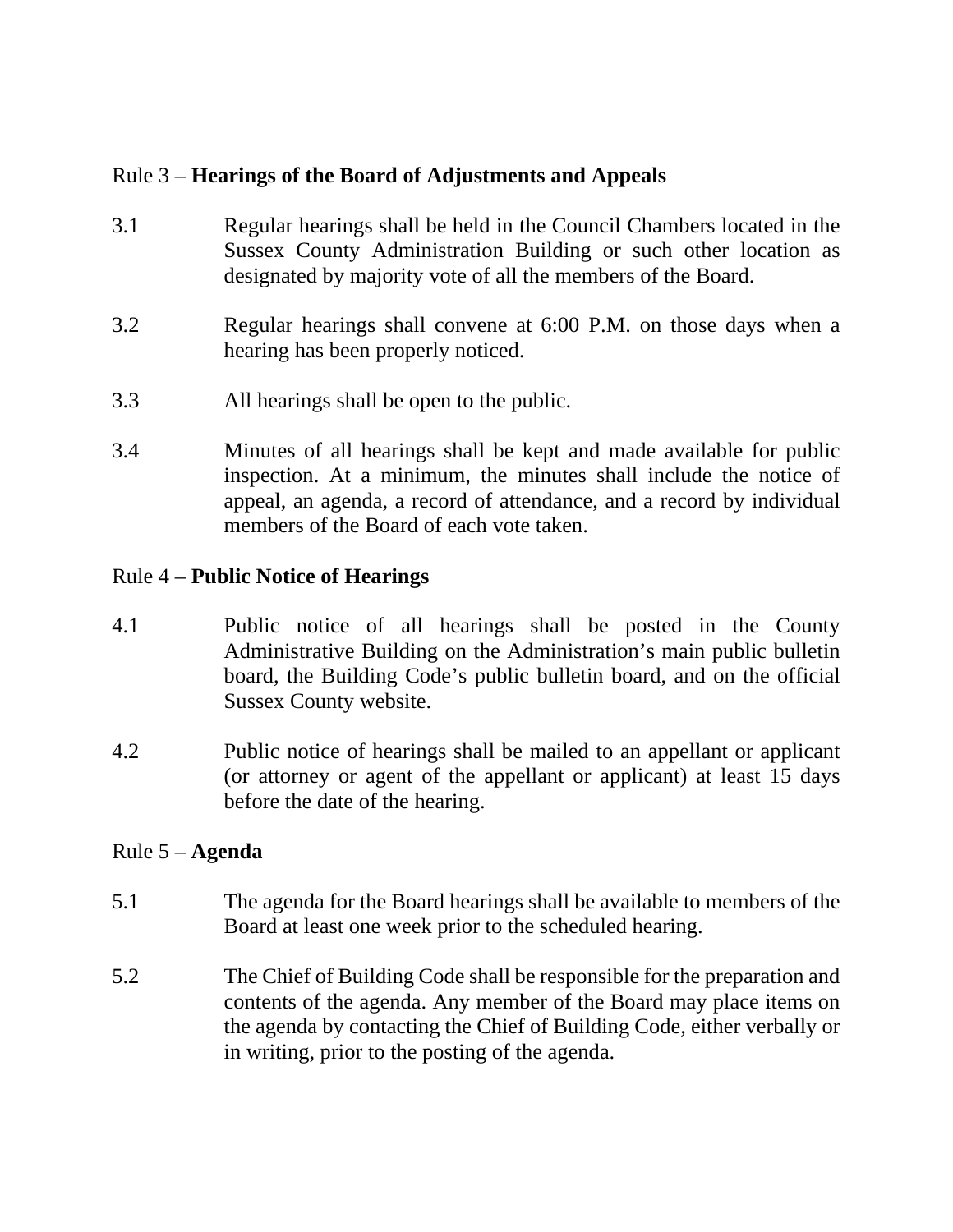5.3 Items which arise at the time of the Board's hearing may be added to the agenda, and items may be deleted from the agenda, by a majority vote of all the members of the Board present.

## Rule 6 – **Attendance of Members of the Board at Hearings; Quorums**

- 6.1 Members of the Board shall not be absent from scheduled hearings or from other official duties without cause. When unable to attend a scheduled hearing, a member of the Board shall be responsible for notifying one of the following: The Chief of Building Code, another Board member, or a staff member of the Building Code Office.
- 6.2 The presence of no less than three (3) members of the Board shall constitute a quorum.
- 6.3 When a quorum is not present at any properly called hearing, the members of the Board present may adjourn the hearing.
- 6.4 If no members of the Board are present, any staff member of the Building Code Office may adjourn the hearing.
- 6.5 Three (3) affirmative votes shall be required to overrule any decision, ruling or determination of an official charged with enforcement of Chapter 52 of the Sussex County Code or to approve any variance. Failure to receive three (3) affirmative votes shall be deemed to disapprove any matter.
- 6.6 Any other matter may be decided by majority vote of the Board members present.

### Rule 7 – **Voting Procedures**

- 7.1 On each motion duly made and seconded, the presiding officer shall call the roll or determine the vote in some other manner, and announce the results.
- 7.2 A written record shall be made by the Clerk of the vote by each member of the Board on each vote taken. Said record shall reflect the number of "aye" votes, the number of "nay" votes and the number of "abstaining" votes.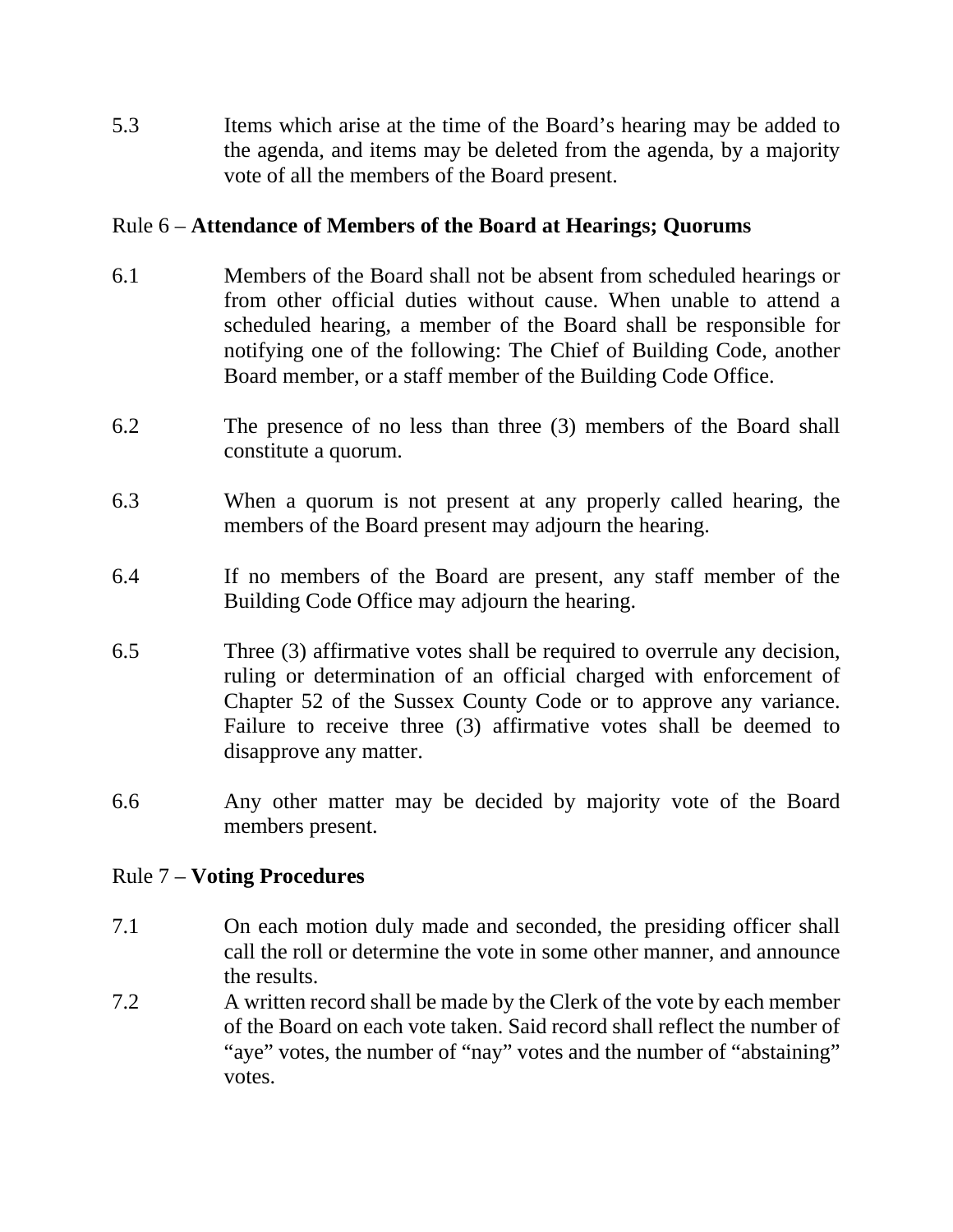#### Rule 8 – **Record Keeping**

8.1 A file shall be kept in the Building Code Office of all Board Hearings. The file shall include copies of hearing notices (including the time, date and place where they were posted), the agenda and the minutes of the hearing.

#### Rule 9 – **Minutes of Board Hearings**

- 9.1 Minutes shall be taken of each hearing of the Board and shall reflect the following:
	- a. Kind of hearing.
	- b. Date, place and time of hearing.
	- c. Name of the presiding officer.
	- d. Members of the Board present.
	- e. The proceedings of the Board, briefly and accurately stated. The minutes shall record what was done rather than what was said. However, a member of the Board may request that a statement or written material be attached to the minutes and made part thereof.
	- f. All motions voted upon and the results of said motions.
	- g. Names of members of the Board making motions and those making secondary motions.
	- h. A record by individual members of the Board, of each vote taken and action agreed upon.
	- i. Time of convention and adjournment.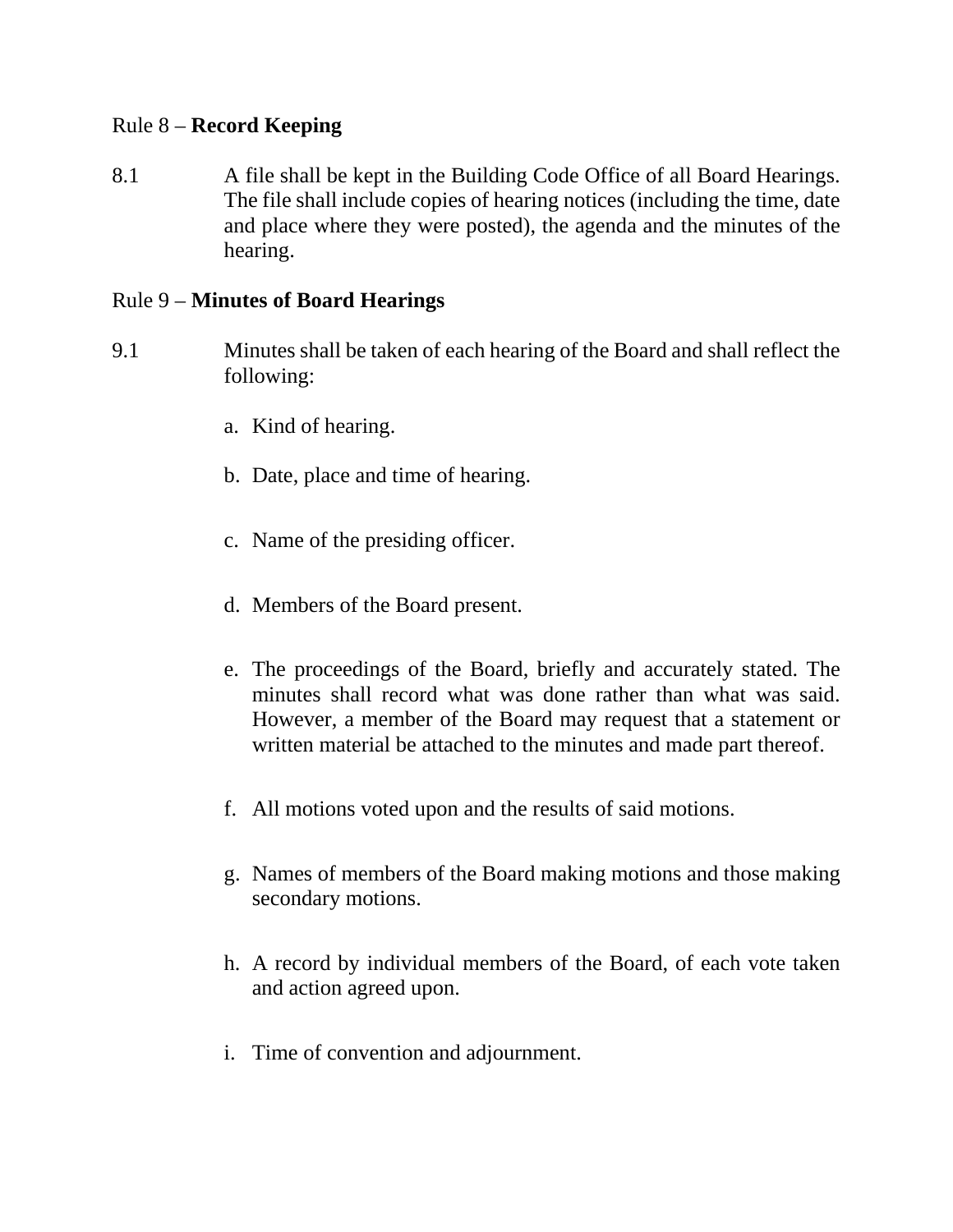9.2 Minutes shall be taken, prepared and presented by a staff member of the Building Code Office in written form for approval as written or amended. The minutes as approved by the Chief of Building Code shall be kept with the appeal file. Copies of the approved minutes shall be made available to the general public, except as otherwise authorized by law.

### Rule 10 – **Conduct During Hearings**

- 10.1 When a member of the Board desires to speak, that member shall address the presiding officer and shall not proceed until recognized and granted the privilege of the floor. The presiding officer shall recognize the member of the Board who is the first to address the presiding officer.
- 10.2 No member of the Board shall interrupt another in debate without the consent of the other. To obtain such consent, the member shall first address the presiding officer.
- 10.3 If any member of the Board, in speaking or otherwise, transgresses the Rules of the Board of Adjustments and Appeals, the presiding officer shall, or any member of the Board may, call the errant member to order. When a member shall be called to order, that member shall not proceed without the permission of the presiding officer.

# Rule 11 – **Change or Suspension of Rules**

11.1 Any rule of the Board may be changed or suspended by the approval of a majority of all of the members of the Board.

# Rule 12 – **Rules of Order**

12.1 These rules have been established to provide an orderly procedure for matters coming before the Board. However, these rules shall be interpreted and applied to afford substantial justice and to promote a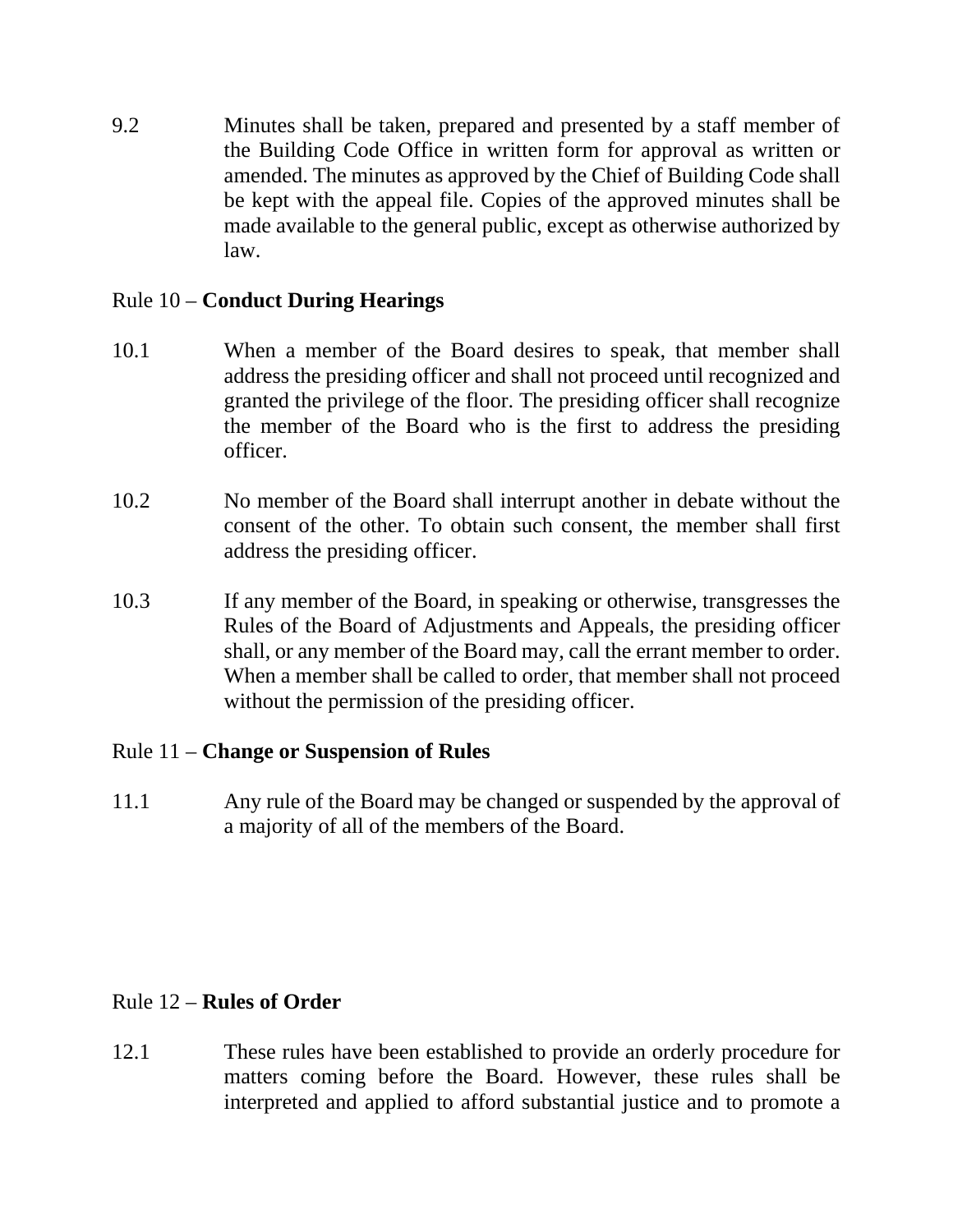fair but efficient hearing procedure. Consequently, strict adherence to these rules shall not be required but the Board may modify and digress from these rules for reasonable cause as the situation may demand. In the event that any rule herein contradicts State Law or County Ordinance, such rule shall be construed in compliance with such statute or ordinance. In the event that any of the foregoing rules is declared illegal or unenforceable by any court of competent jurisdiction, the balance hereof shall remain in full force and effect.

12.2 All rules of parliamentary procedure not covered or provided for by the RULES OF PROCEDURE OF THE BOARD OF ADJUSTMENTS AND APPEALS OF SUSSEX COUNTY, DELAWARE, or by the laws of the State of Delaware, shall be decided in accordance with MASON'S MANUAL OF LEGISLATIVE PROCEDURE.

### Rule 13 – **Standards of Conduct**

- 13.1 Persons attending Board of Adjustments and Appeals hearings shall observe appropriate dress standards and standards of conduct. Attire that may distract from the proceedings shall not be permitted.
- 13.2 Persons attending Board of Adjustments and Appeals hearings may wear one (1) "cause supporting sign" affixed to their clothing. The size of such "sign" may not exceed three (3) inches by five (5) inches. Signs offensive to the members of the Board or to participants, and signs that may distract from the proceedings shall not be permitted. No placards shall be permitted at any meeting of the Board of Adjustments and Appeals.
- 13.3 The County Administrator may, from time-to-time, prescribe by policy reasonable and appropriate attire and conduct for persons attending hearings of the Board of Adjustments and Appeals.
- 13.4 Members of the news media shall conduct themselves in such a manner as to not be disruptive of the proceedings of the Board of Adjustments and Appeals.
- 13.5 Persons attending Board of Adjustments and Appeals hearings shall at all times conduct themselves in an orderly manner and follow the direction of the presiding officer. The Sussex County Sheriff or other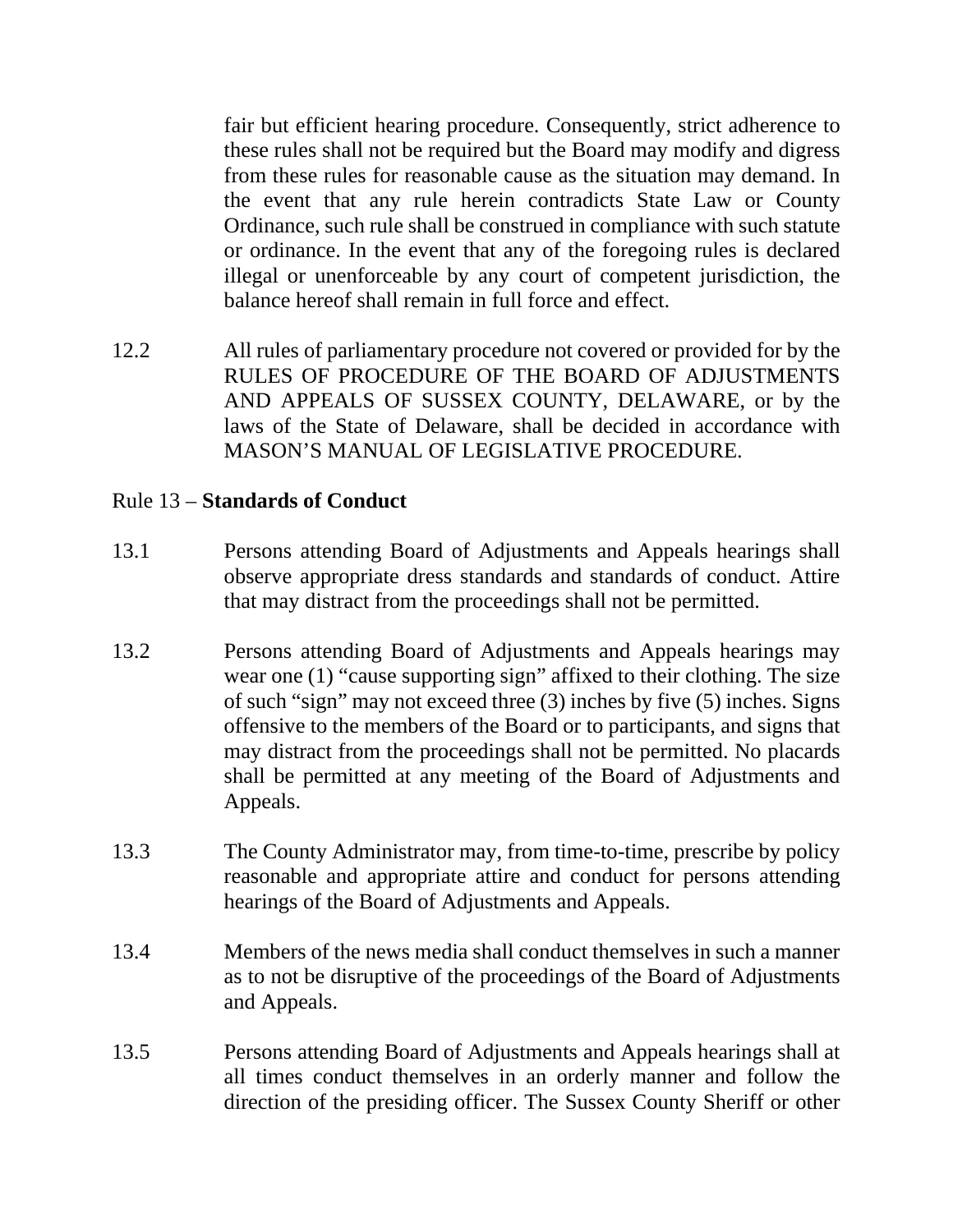person designated by the presiding officer shall be responsible for ensuring that reasonable and appropriate dress standards and standards of conduct are observed at meetings of the Board of Adjustments and Appeals.

13.6 No applause or other disruptive behavior shall be permitted. All cellular phones, pagers, and other electronic devices which emit noise shall be turned off or placed on silent mode for the duration of the hearing.

### Rule 14 – **Appeals and Applications to the Board of Adjustments and Appeals**

- 14.1 Appeals and applications to the Board, as permitted by State Law and County Ordinances, shall be submitted to the Chief of Building Code in writing and shall be accompanied with the proper fee. Appeals and applications shall be signed by any person authorized by law to make such an appeal or application, or an agent or an attorney of such person.
- 14.2 All appeals and applications to the Board shall state the nature of what is being appealed and reasons of requesting an appeal hearing.
- 14.3 Appellants, Applicants, supporters, and members of the opposition are encouraged to submit their exhibits and other supporting materials prior to the hearing.
- 14.4 All communication and correspondence with the Board shall be submitted through the Building Code Office. Telephone, email, verbal or written communication to an individual Board members regarding a case is prohibited.
- 14.5 Appeals and applications shall not be amended after public notice of the appeal hearing has been posted.
- 14.6 During the presentation of an appeal or application to the Board, persons addressing the Board shall identify themselves by name and place or residence.
- 14.7 Following a decision by the Board on an appeal or application, a copy of the written decision shall be sent to the appellant or applicant, or the agent or attorney for the appellant.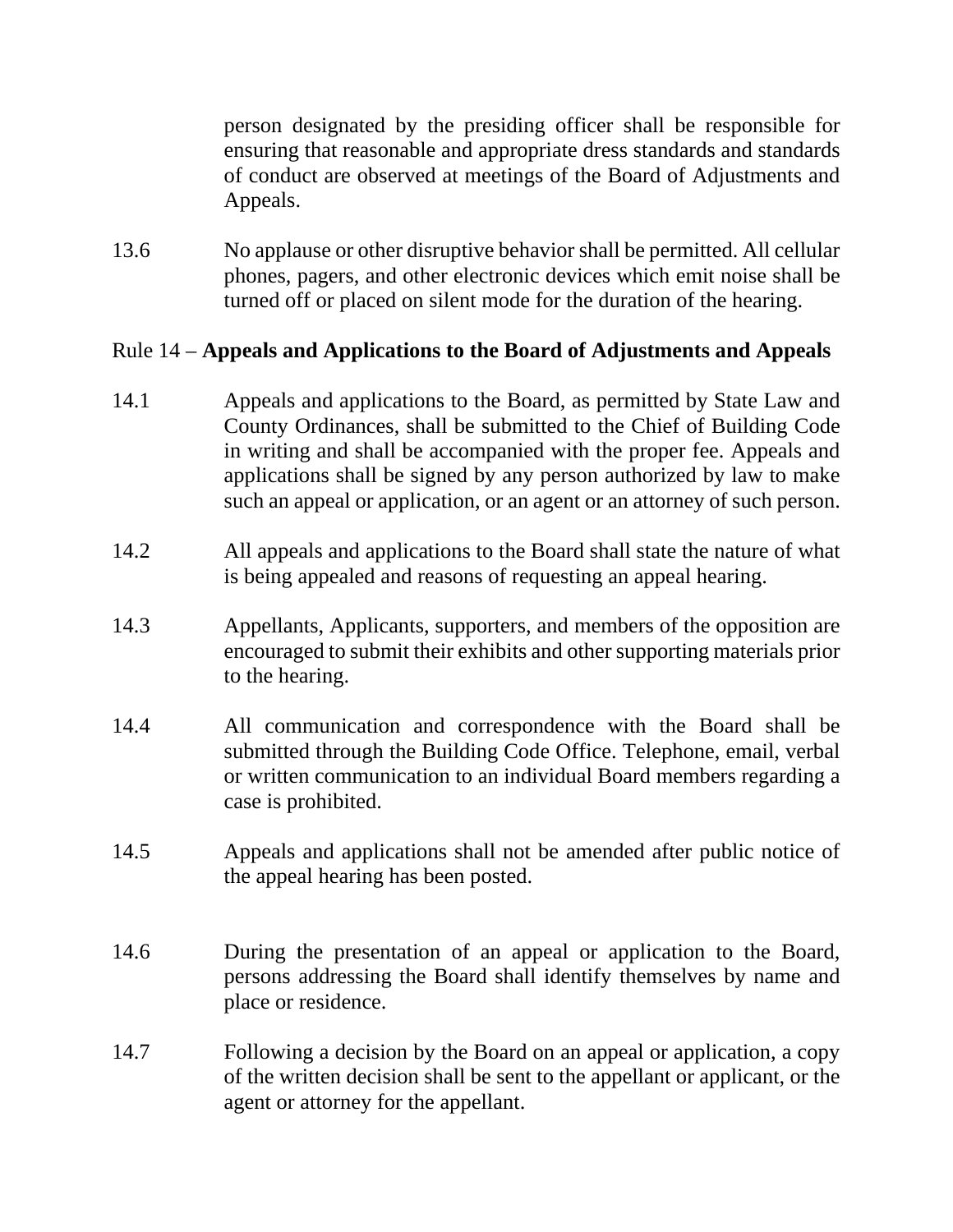14.8 The Board may impose conditions with respect to the granting of an application or appeal pursuant to the Sussex County Code. Whenever such condition is imposed by the Board, the condition should be stated in the decision of the Board. Such decision shall remain valid only as long as the condition(s) imposed by the Board are adhered to.

#### Rule 15 – **Order of Proceeding**

- 15.1 The order of presentation shall generally be as follows subject to modification by the Chairman for reasonable grounds.
- 15.2 The Secretary shall identify the application number, the governing code and /or code section, the name of the filing party, and the general nature of the appeal.
- 15.3 The Applicant / Appellant will be afforded the opportunity to present testimony and evidence supporting the application. The Applicant / Appellant may appear with or without legal counsel. The Applicant / Appellant shall be permitted to present witnesses and introduce exhibits, petitions, and other documents into the record.
- 15.4 Upon the conclusion of each witness' initial statement, members of the Board or the Secretary shall have an opportunity to ask questions of the Applicant / Appellant and its witnesses and counsel.
- 15.5 Before a final ruling, the presiding officer shall grant any persons desiring to make a statement either in support or opposition of the application an opportunity to do so. Any persons desiring to make such a statement shall identify themselves by name and address.
- 15.6 Upon conclusion of all evidence and public statements, if applicable, the Applicant / Appellant shall be given a brief opportunity for any closing statements.
- 15.7 The Board shall have the authority to set reasonable time limits on all parties and speakers appearing before it.